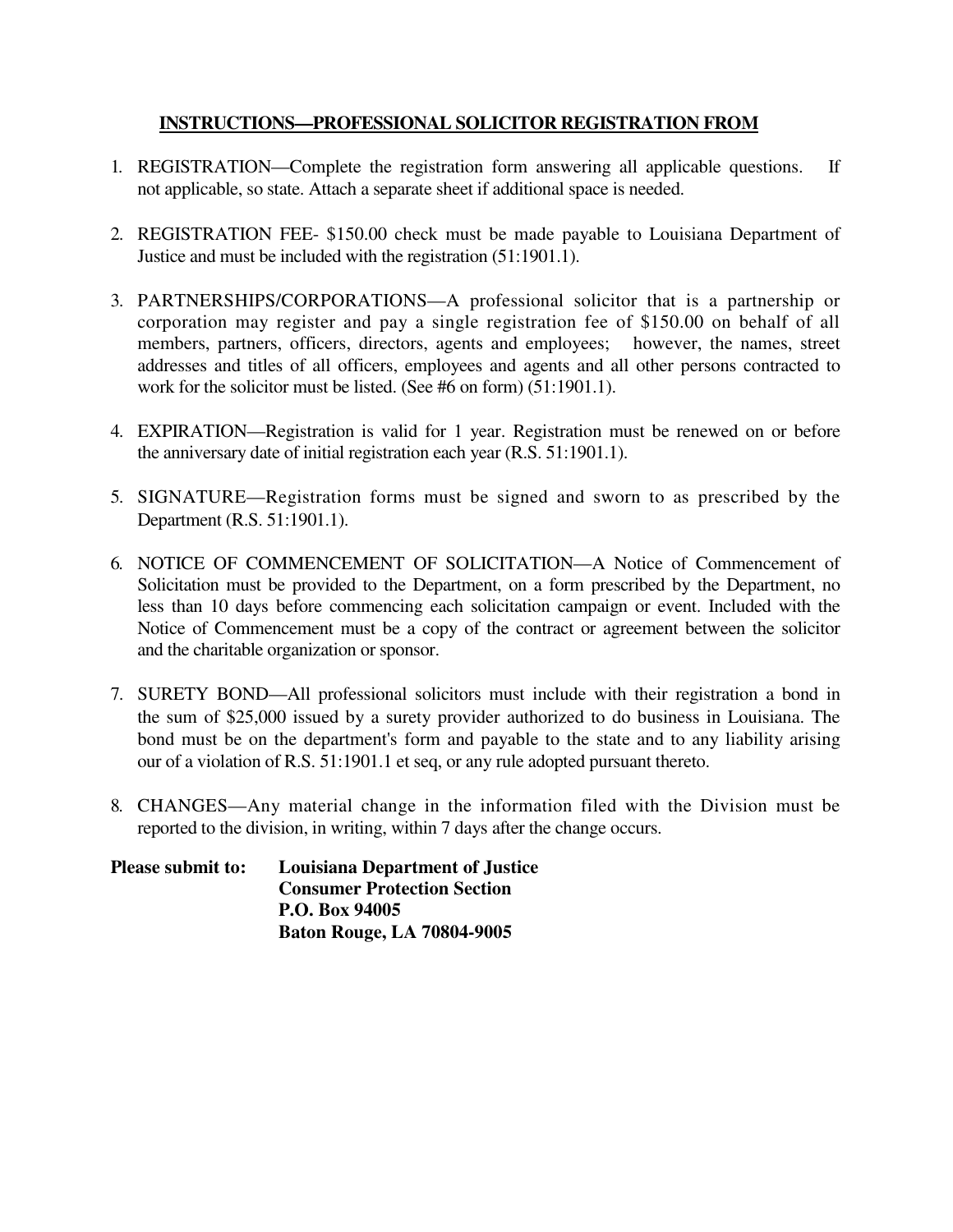## **LOUISIANA DEPARTMENT OF JUSTICE CONSUMER PROTECTION SECTION**

**Send completed application and \$150.00 check to: Louisiana Department of Justice Consumer Protection Section P.O. Box 94005 Baton Rouge, LA 70804-9005**

## **REGISTRATION—PROFESSIONAL SOLICITOR**

Any person intending to solicit contributions on behalf of any charitable organization or sponsor within this state must, prior to acting as a professional solicitor, register with this division. Registration is valid for one year. Registration may be renewed on or before expiration date of initial registration.

Attach additional pages if necessary.

| ,我们也不会有什么。""我们的人,我们也不会有什么?""我们的人,我们也不会有什么?""我们的人,我们也不会有什么?""我们的人,我们也不会有什么?""我们的人                                |
|-----------------------------------------------------------------------------------------------------------------|
| ,我们也不会有什么。""我们的人,我们也不会有什么?""我们的人,我们也不会有什么?""我们的人,我们也不会有什么?""我们的人,我们也不会有什么?""我们的人                                |
| Name under which business will operate in Louisiana.                                                            |
|                                                                                                                 |
| If above address is not in Louisiana, state the street address of primary office or affiliates in<br>Louisiana. |
|                                                                                                                 |
| If other than individual, state where company was legally established.                                          |

names, titles and street addresses of all persons contracted to work for the solicitor or provide the information to the Division within 5 days after the date of employment or contractual agreement.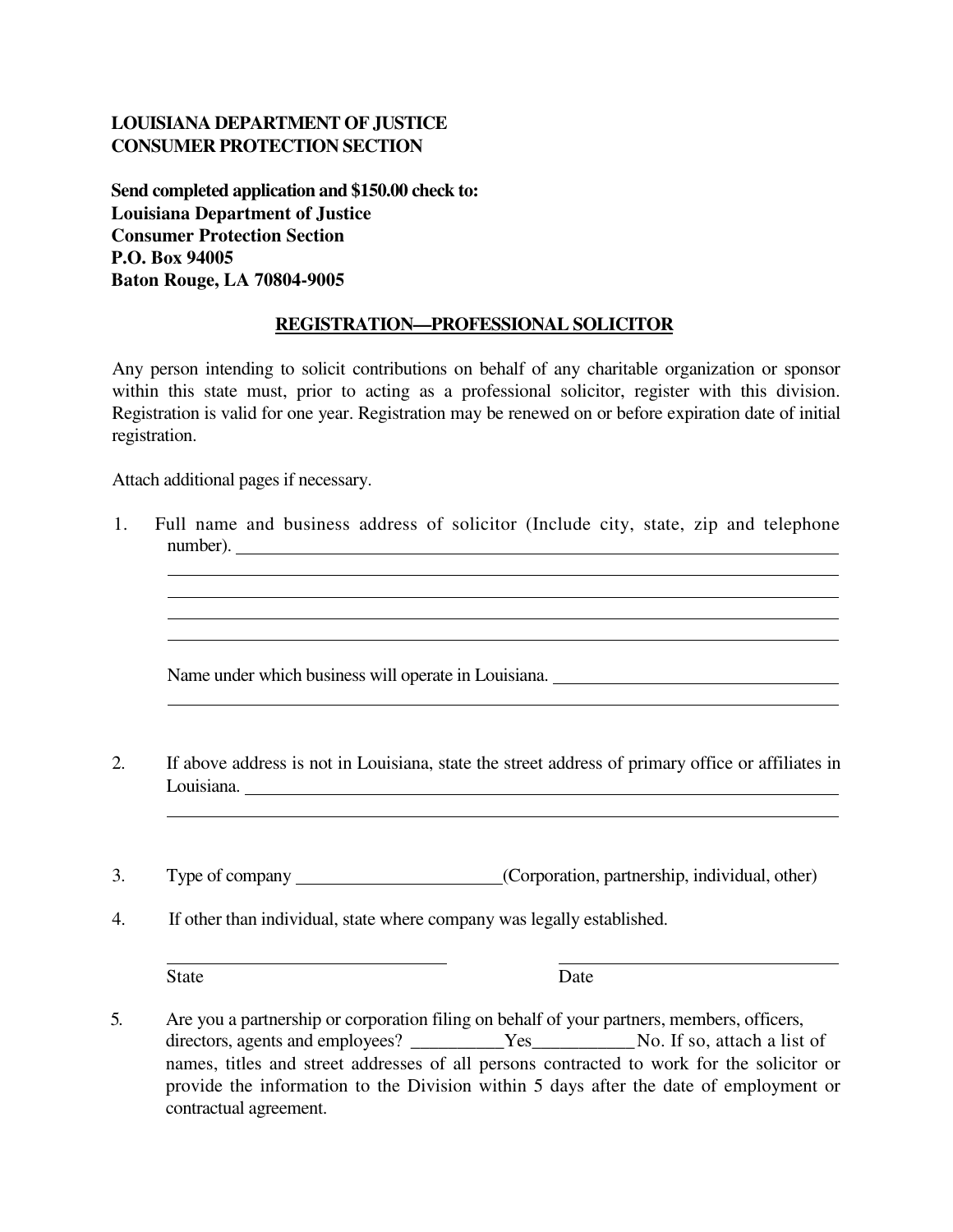- 6. On a separate sheet, list the names and residence addresses of all officers, directors, trustees and executive personnel of the professional solicitor.
- 7. Has the applicant or any of its directors, officers, persons with controlling interest in the applicant, employees or agents been convicted within the last 5 years of any felony or of a misdemeanor arising from the conduct of a solicitation for any charitable organization or sponsor or a charitable or sponsor purpose; or has the applicant or any of its directors, officers, persons with controlling interest in the applicant, employees or agents been enjoined from violating a charitable solicitation law in this or any other state? Yes\_\_\_\_\_\_\_ No Describe convicting or injunction, including jurisdiction and case number.  $\overline{\phantom{a}}$
- 8. Attach a separate sheet listing the names and addresses of all persons hi charge of any solicitation activity.

 $\overline{\phantom{a}}$  $\overline{\phantom{a}}$ 

9. Does the applicant maintain custody or control of contributions made to a charitable organization \_\_\_\_\_\_\_\_\_ Yes \_\_\_\_\_\_\_\_\_\_ No If yes, attach the bond as required by La. R.S. 51:1901.1.

**NOTICE:** ALL PROFESSIONAL SOLICITORS MUST PROVIDE A NOTICE OF COMMENCEMENT OF SOLICITATION TO THE SECTION AT LEAST 10 DAYS BEFORE COMMENCING EACH SOLICITATION CAMPAIGN OR EVENT, ON A FORM PRESCRIBED BY THE SECTION.

ANY MATERIAL CHANGE IN ANY INFORMATION FILED MUST BE REPORTED, IN WRITING, TO THE SECTION WITHIN 7 DAYS AFTER THE CHANGE OCCURS.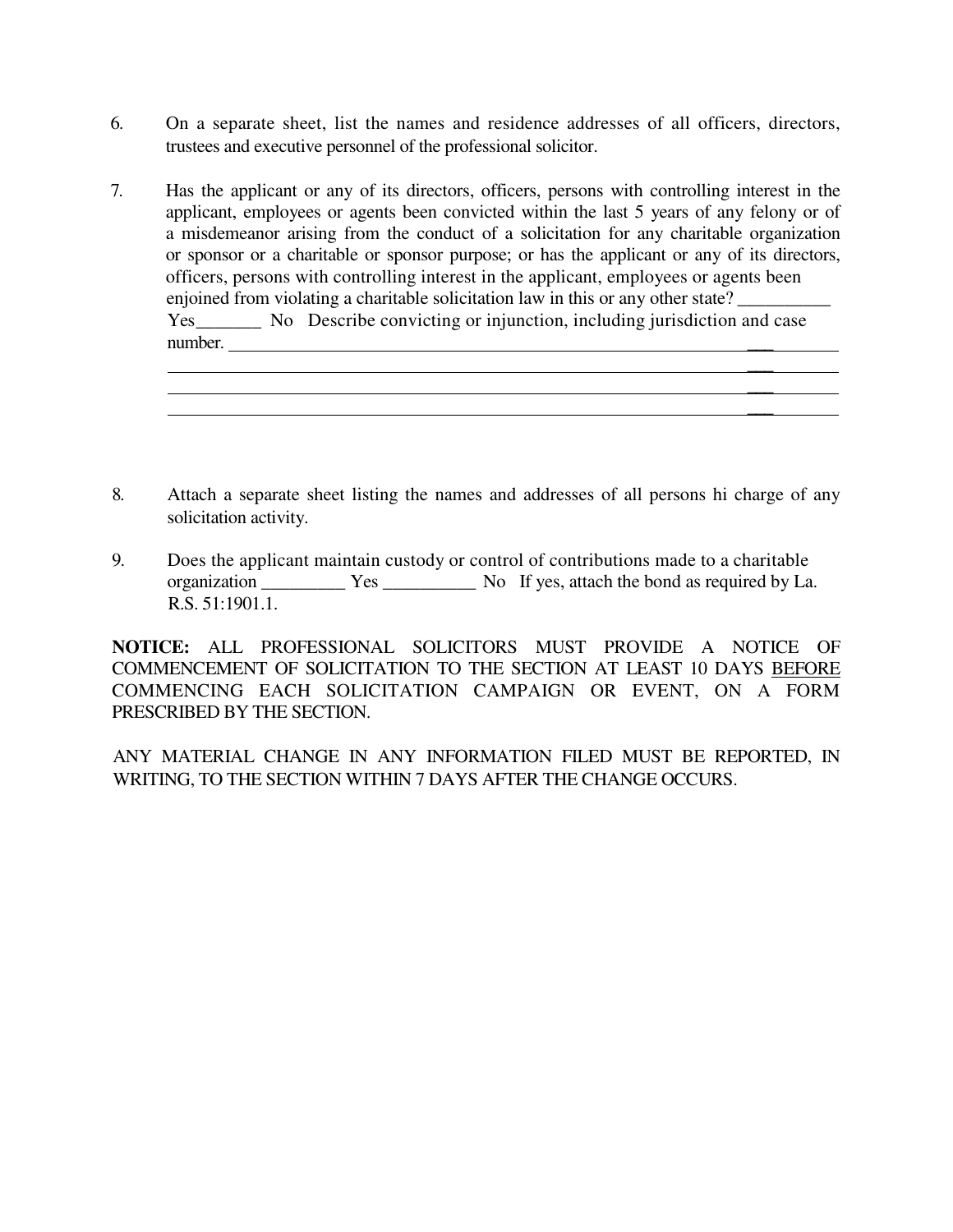## **PROFESSIONAL SOLICITOR SURETY BOND FORM**

| (Name of Professional Solicitor) | (Address, including state and zip code)       |
|----------------------------------|-----------------------------------------------|
|                                  | as Principal, and<br>(Name of Surety Company) |
|                                  | , a surety authorized to do business in the   |

State of Louisiana, are held and firmly bound to the State of Louisiana and any person who may have a cause of action against the principal obligor arising out of a violation of any provision of La.R.S. 51:1901 et seq., or any rule adopted pursuant thereto in the amount of twenty five thousand dollars (\$25,000.00), lawful money of the United States for payment of which well and truly to be made, we, and each of us, bind ourselves, our heirs, executors, administrators, successors, and assigns insolido, firmly by this document.

**WHEREAS,** the above names principal has applied to the Louisiana Department of Justice and Consumer Protection to register as a professional solicitor for the period ending \_\_\_\_\_\_\_\_\_\_\_\_\_\_ , in accordance with the provisions of R.S. 51:1901 et seq., and is required to furnish a surety bond with such registration.

AND, if the Principal shall fully and faithfully observe all provisions of La. R.S. 51: 1901, then this obligation shall be void; otherwise to remain in full force and effect.

The surety may cancel this bond at any time by providing the Department thirty (30) days notice in writing by certified mail of its intent to cancel or terminate this bond. The surety shall not be discharged from any liability already accrued under this bond, or which shall accrue hereunder before the expiration of the thirty day period. In addition, the surety shall not be discharged from any liability which accrues under this bond during the period said bond is in effect.

This bond shall not become void upon the first recovery thereon but demand may be made from time to time until the full amount thereof shall have been exhausted.

Signed and sealed this \_\_\_\_\_\_\_ day of \_\_\_\_\_\_\_\_\_\_\_\_\_\_\_\_\_\_\_, 20 \_\_\_\_\_.

Principal (Name of Entity) (Surety)

Signature of Officer/Title Signature of Officer/Title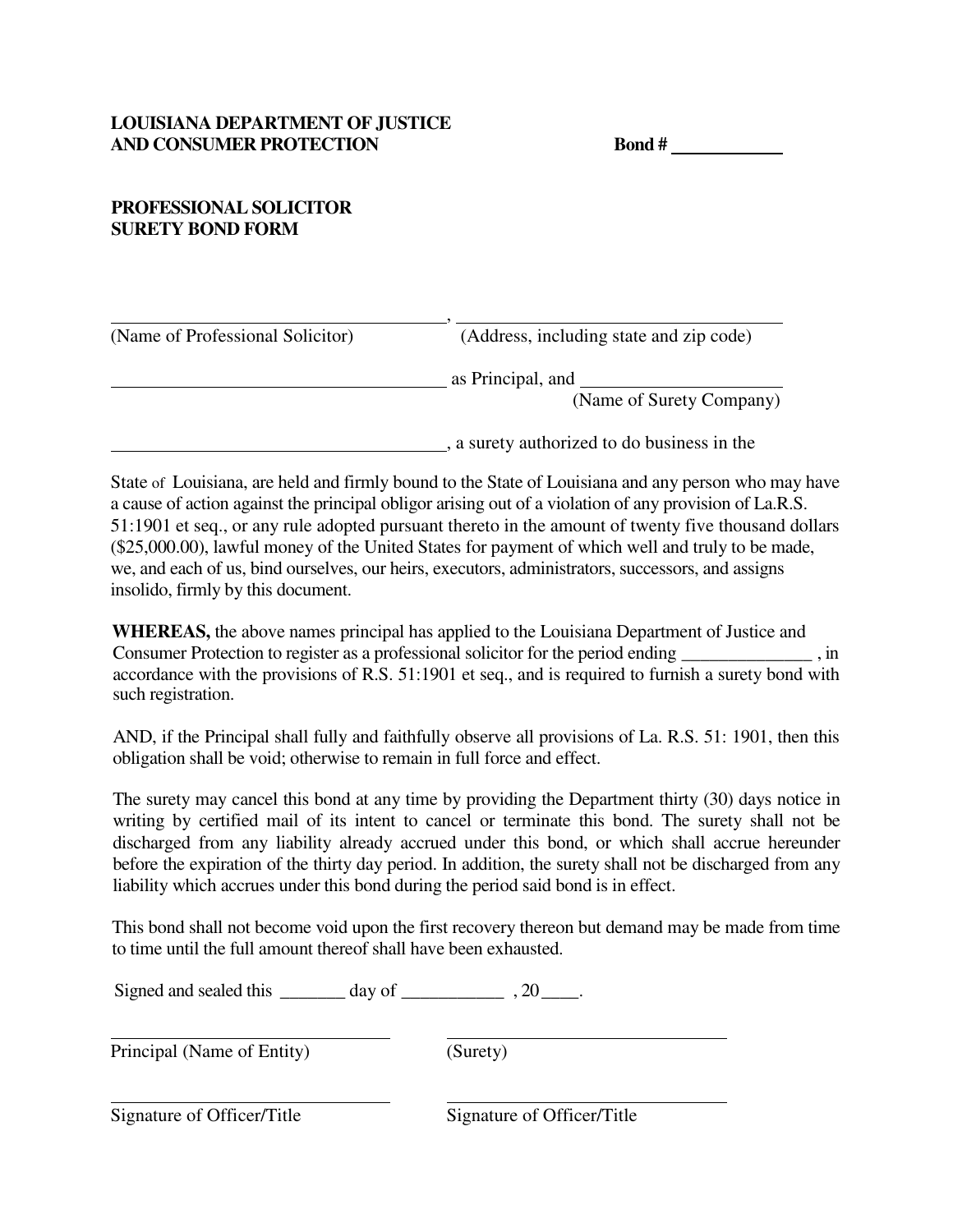Address

Business Telephone Business Telephone

Attach agent's power of attorney and mail original to: Louisiana Department of Justice Consumer Protection Section P.O. Box 94005 Baton Rouge, LA 70804-9005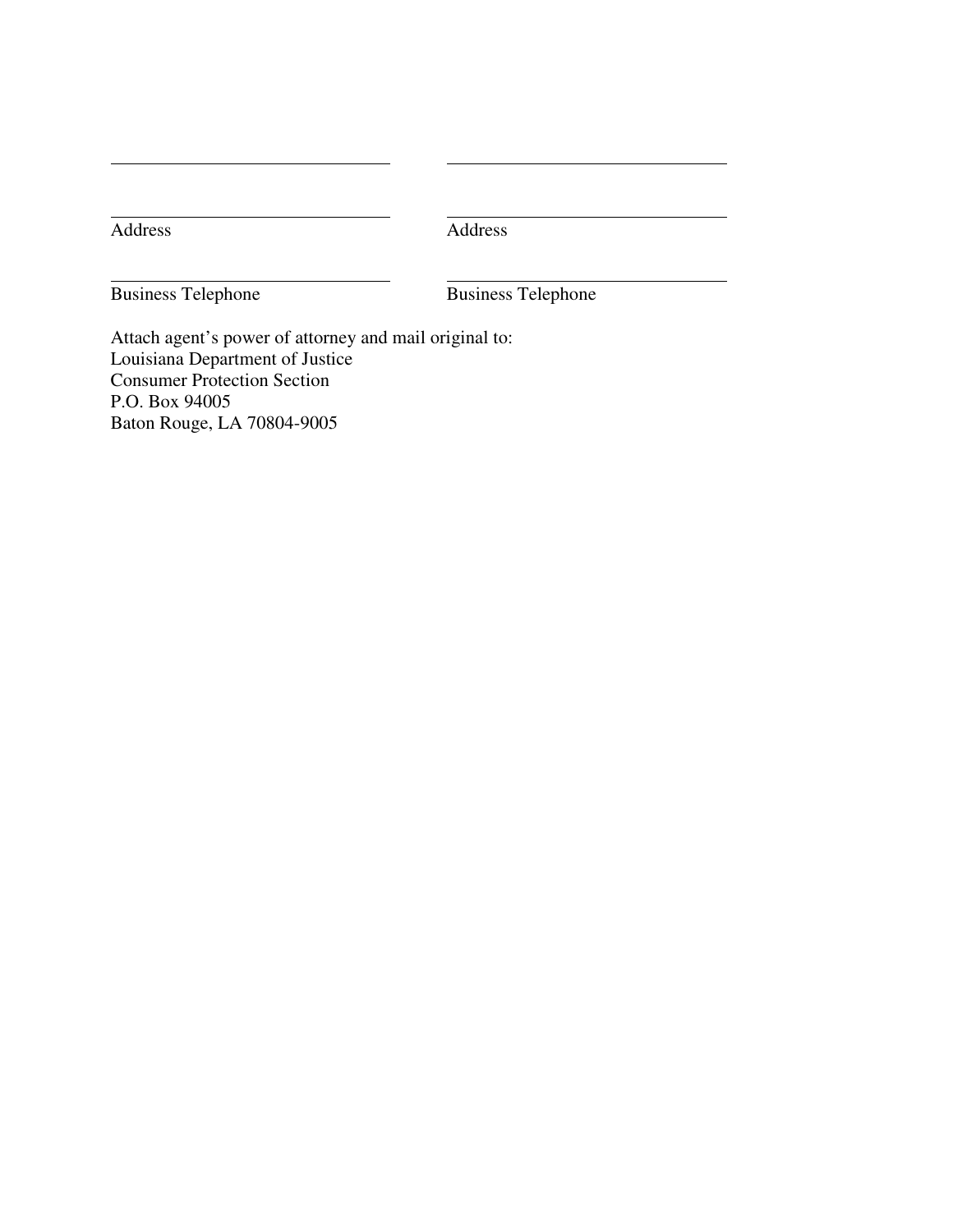## **AFFIDAVIT**

| (Name)                        |                                                                             |
|-------------------------------|-----------------------------------------------------------------------------|
|                               |                                                                             |
| (Title or office)             | (Name of Professional Solicitor)                                            |
| AND further state as follows: |                                                                             |
| 1.                            | I am the individual who has completed the foregoing Registration Form for a |

- Professional Solicitor;
- 2. I have read the foregoing registration form and know the contents thereof;
- 3. The same is true to the best of my knowledge and belief; and
- 4. This registration form is made for the purpose of complying with the provision of La. R.S. 51:1903 and 1904;
- 5. I agree to conform to all applicable Louisiana Statutes, ordinances and guidelines.

Signature

|                             |        | The foregoing instrument was acknowledged before me this |  |  | day of                        |
|-----------------------------|--------|----------------------------------------------------------|--|--|-------------------------------|
|                             | 20, by |                                                          |  |  | who is personally             |
| known to me or has produced |        |                                                          |  |  | as identification and who did |
| (did not) take an oath.     |        |                                                          |  |  |                               |

Notary Public